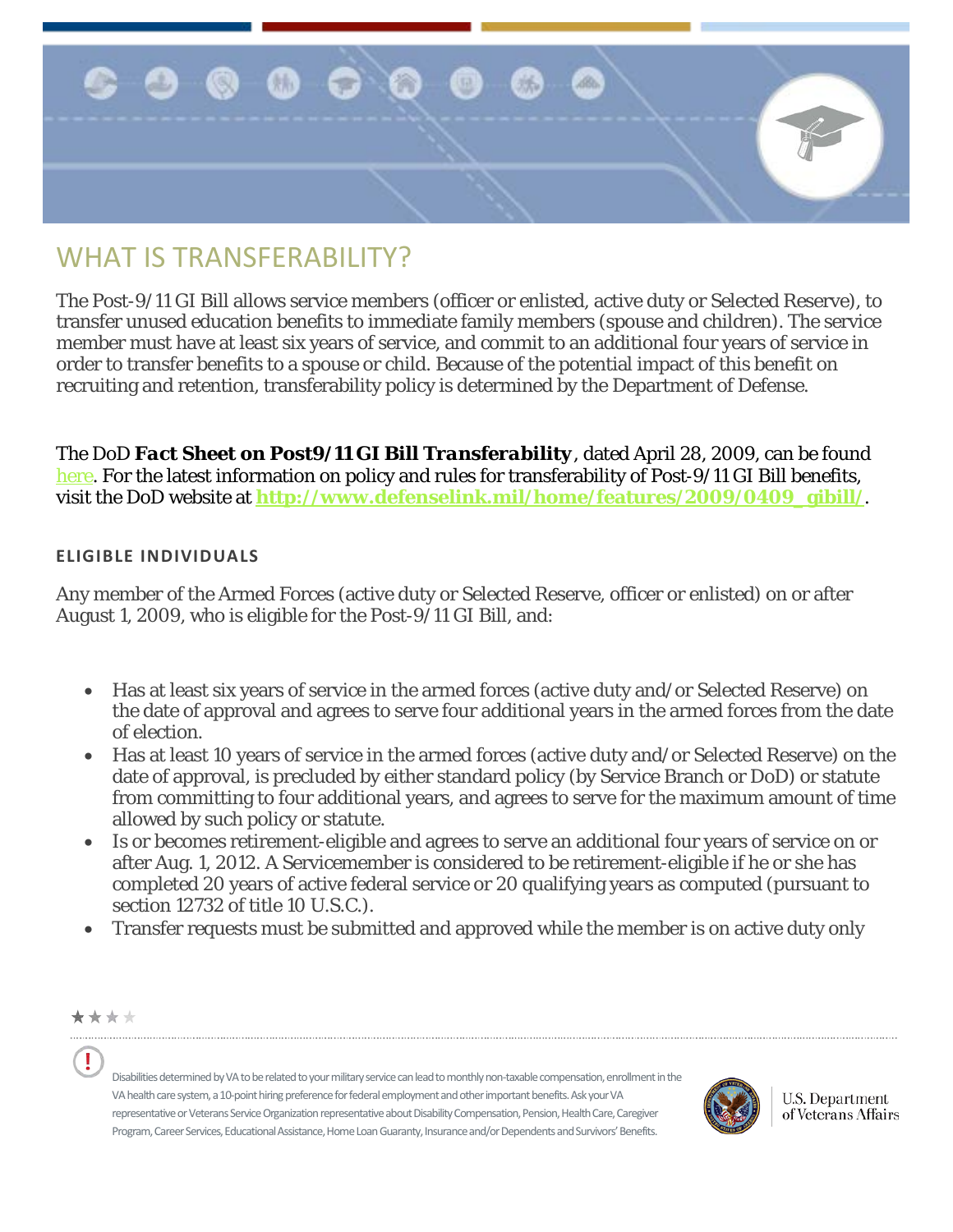### **ELIGIBLE FAMILY MEMBERS**

An individual approved to transfer an entitlement to educational assistance under this section may transfer the individual's entitlement to:

- The individual's spouse.
- One or more of the individual's children.
- Any combination of spouse and child.
- A family member must be enrolled in the Defense Eligibility Enrollment Reporting System (DEERS) and be eligible for benefits, at the time of transfer to receive transferred educational benefits.
- A child's subsequent marriage will not affect his or her eligibility to receive the educational benefit; however, after an individual has designated a child as a transferee under this section, the individual retains the right to revoke or modify the transfer at any time.
- A subsequent divorce will not affect the transferee's eligibility to receive educational benefits; however, after an individual has designated a spouse as a transferee under this section, the eligible individual retains the right to revoke or modify the transfer at any time.

### **NATURE OF TRANSFER**

An eligible Service member may transfer up to the total months of unused Post-9/11 GI Bill benefits, or the entire 36 months if the member has used none.

Family member use of transferred educational benefits is subject to the following:

• Spouse:

- May start to use the benefit immediately.

- May use the benefit while the member remains in the Armed Forces or after separation from active duty.

- Is not eligible for the monthly stipend or books and supplies stipend while the member is serving on active duty.

- Can use the benefit for up to 15 years after the service member's last separation from active duty.

## • Child:

- May start to use the benefit only after the individual making the transfer has completed at least 10 years of service in the Armed Forces.

- May use the benefit while the eligible individual remains in the Armed Forces or after separation from active duty.

- May not use the benefit until he/she has attained a secondary school diploma (or equivalency certificate), or reached 18 years of age.